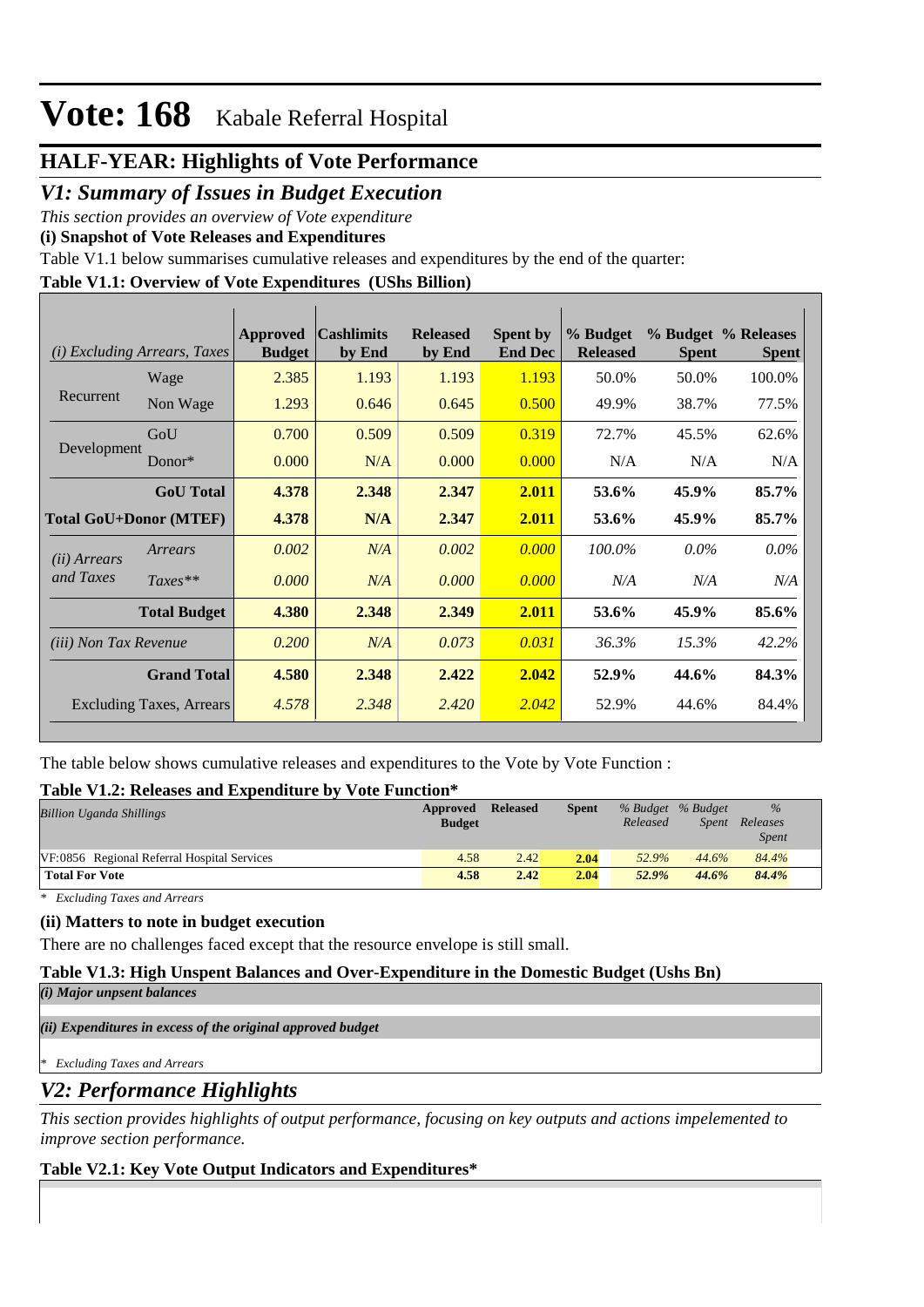# **HALF-YEAR: Highlights of Vote Performance**

| Vote, Vote Function<br><b>Key Output</b>                                                                                | <b>Approved Budget and</b><br><b>Planned outputs</b>        |                   | <b>Cumulative Expenditure</b><br>and Performance                                                        |               | <b>Status and Reasons for any</b><br><b>Variation from Plans</b> |        |  |
|-------------------------------------------------------------------------------------------------------------------------|-------------------------------------------------------------|-------------------|---------------------------------------------------------------------------------------------------------|---------------|------------------------------------------------------------------|--------|--|
| Vote Function: 0856 Regional Referral Hospital Services                                                                 |                                                             |                   |                                                                                                         |               |                                                                  |        |  |
| <b>Output: 085601</b>                                                                                                   | <b>Inpatient services</b>                                   |                   |                                                                                                         |               |                                                                  |        |  |
| Description of Performance: 30,000 inpatients admissions                                                                |                                                             |                   | 24,528 inpatients admitted                                                                              |               | There was not much significant<br>variation.                     |        |  |
| Performance Indicators:                                                                                                 |                                                             |                   |                                                                                                         |               |                                                                  |        |  |
| No. of in patients admitted                                                                                             |                                                             | 30,000            |                                                                                                         | 21044         |                                                                  |        |  |
| Bed occupancy rate<br>(inpatients)                                                                                      |                                                             | 85                |                                                                                                         | 111           |                                                                  |        |  |
| Average rate of stay for<br>inpatients (no. days)                                                                       |                                                             | 5                 |                                                                                                         | 5             |                                                                  |        |  |
| <b>Output Cost:</b>                                                                                                     | UShs Bn:                                                    | 2.904             | UShs Bn:                                                                                                |               | 1.332 % Budget Spent:                                            | 45.9%  |  |
| <b>Output: 085602</b>                                                                                                   | <b>Outpatient services</b>                                  |                   |                                                                                                         |               |                                                                  |        |  |
| Description of Performance: 92,000 outpatients, 73,000                                                                  | specialised clinics                                         |                   | 41,027 Outpatients seen and<br>37,551 specialised clinics<br>attended to.                               |               | There was no significant<br>variation.                           |        |  |
| Performance Indicators:                                                                                                 |                                                             |                   |                                                                                                         |               |                                                                  |        |  |
| No. of specialised outpatients<br>attended to                                                                           |                                                             | 73,000            |                                                                                                         | 18551         |                                                                  |        |  |
| No. of general outpatients<br>attended to                                                                               |                                                             | 92,000            |                                                                                                         | 24093         |                                                                  |        |  |
| <b>Output Cost:</b>                                                                                                     | UShs Bn:                                                    | 0.128             | UShs Bn:                                                                                                |               | 0.053 % Budget Spent:                                            | 41.6%  |  |
| <b>Output: 085603</b>                                                                                                   |                                                             |                   | Medicines and health supplies procured and dispensed                                                    |               |                                                                  |        |  |
| Description of Performance: 1.2 billions worth of medicines 422310643= worth of drugs                                   | from NMS and dispensed.                                     |                   | to be anticipated to be received received and dispensed                                                 |               | The supplies were in accordance<br>with the orders made.         |        |  |
| Performance Indicators:                                                                                                 |                                                             |                   |                                                                                                         |               |                                                                  |        |  |
| Value of medicines<br>received/dispensed (Ush bn)                                                                       |                                                             | 1.2               |                                                                                                         | 246777681     |                                                                  |        |  |
| <b>Output Cost:</b>                                                                                                     | UShs Bn:                                                    | 0.014             | UShs Bn:                                                                                                |               | 0.028 % Budget Spent:                                            | 207.3% |  |
| <b>Output: 085604</b>                                                                                                   | <b>Diagnostic services</b>                                  |                   |                                                                                                         |               |                                                                  |        |  |
| Description of Performance: 105,000 cases to be investigated 51,480 cases investigated in the No significant variation. | investigated in X-ray                                       |                   | in labaratory, 24,000 cases to be laboratory and 6,539 cases<br>investigated in X- ray and<br>radiology |               |                                                                  |        |  |
| Performance Indicators:                                                                                                 |                                                             |                   |                                                                                                         |               |                                                                  |        |  |
| Patient xrays (imaging)<br>No. of labs/tests                                                                            |                                                             | 24,000<br>105,000 |                                                                                                         | 1252<br>26880 |                                                                  |        |  |
| <b>Output Cost:</b>                                                                                                     | UShs Bn:                                                    | 0.044             | UShs Bn:                                                                                                | 0.015         | % Budget Spent:                                                  | 34.4%  |  |
| <b>Output: 085605</b>                                                                                                   | <b>Hospital Management and support services</b>             |                   |                                                                                                         |               |                                                                  |        |  |
| Description of Performance:                                                                                             |                                                             |                   | 22 management reports<br>produced in Finance,<br>administration, records and<br>stores                  |               | No significant variation                                         |        |  |
| <b>Output Cost:</b>                                                                                                     | UShs Bn:                                                    | 0.638             | UShs Bn:                                                                                                | 0.230         | % Budget Spent:                                                  | 36.1%  |  |
| <b>Output: 085606</b>                                                                                                   | <b>Prevention and rehabilitation services</b>               |                   |                                                                                                         |               |                                                                  |        |  |
| Description of Performance: 40,000 Antenatal attendances,                                                               | 60,000 immunisations, 55,000<br>family planning attendances |                   | 13,875 antenatal<br>attendances, 31, 661<br>immunizations and 53,140<br>family planning attendances     |               | No significant variation                                         |        |  |
| Performance Indicators:                                                                                                 |                                                             |                   |                                                                                                         |               |                                                                  |        |  |
| No. of people receiving<br>family planning services                                                                     |                                                             | 55,000            |                                                                                                         | 52272         |                                                                  |        |  |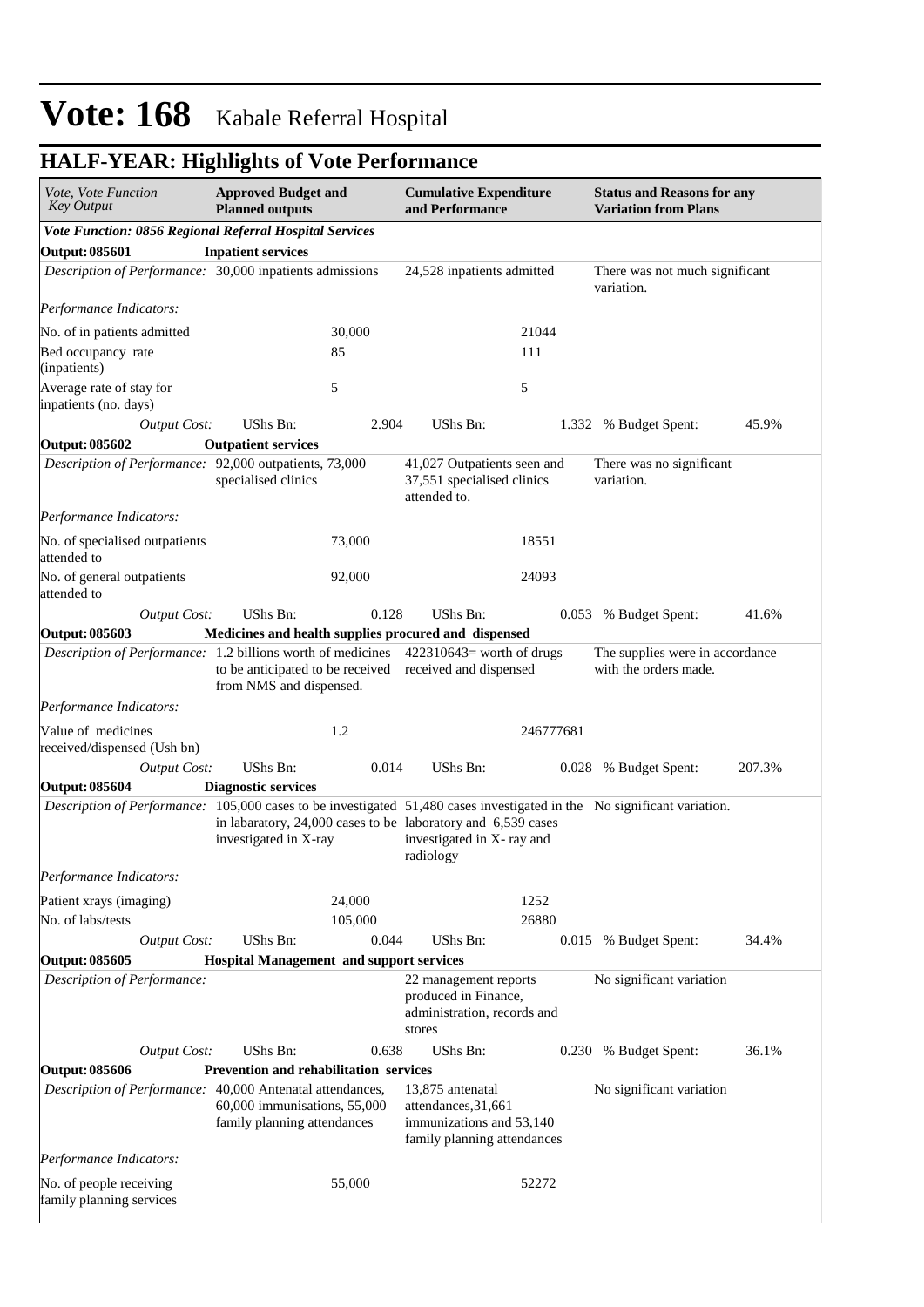| Vote, Vote Function<br><b>Key Output</b>                                       | <b>Approved Budget and</b><br><b>Planned outputs</b>                                        | <b>Cumulative Expenditure</b><br>and Performance                                                    | <b>Status and Reasons for any</b><br><b>Variation from Plans</b> |       |
|--------------------------------------------------------------------------------|---------------------------------------------------------------------------------------------|-----------------------------------------------------------------------------------------------------|------------------------------------------------------------------|-------|
| No. of people immunised                                                        | 60,000                                                                                      | 16061                                                                                               |                                                                  |       |
| No. of antenatal cases                                                         | 40,000                                                                                      | 12108                                                                                               |                                                                  |       |
| <b>Output Cost:</b>                                                            | UShs Bn:                                                                                    | 0.113<br>UShs Bn:                                                                                   | 0.050 % Budget Spent:                                            | 44.0% |
| <b>Output: 085677</b>                                                          | <b>Purchase of Specialised Machinery &amp; Equipment</b>                                    |                                                                                                     |                                                                  |       |
| Description of Performance:                                                    |                                                                                             | Consultations have been<br>concluded and procurement<br>formalities re going to be<br>entered into. | No significant variation                                         |       |
| <b>Output Cost:</b>                                                            | UShs Bn:                                                                                    | UShs Bn:<br>0.300                                                                                   | 0.075 % Budget Spent:                                            | 24.9% |
| Output: 085680                                                                 | <b>Hospital Construction/rehabilitation</b>                                                 |                                                                                                     |                                                                  |       |
| Description of Performance:                                                    | Demolition of old theatre and<br>preparing the site for the<br>construction of the new one. | Construction of theatre,<br>OPD, maternity ward and<br>casualty unit are on going.                  | No significant variation                                         |       |
| Performance Indicators:                                                        |                                                                                             |                                                                                                     |                                                                  |       |
| No.<br>reconstructed/rehabilitated<br>general wards                            |                                                                                             | 1                                                                                                   |                                                                  |       |
| No. of hospitals benefiting<br>from the rennovation of<br>existing facilities. |                                                                                             | 1                                                                                                   |                                                                  |       |
| <b>Output Cost:</b>                                                            | UShs Bn:                                                                                    | UShs Bn:<br>0.255                                                                                   | 0.201 % Budget Spent:                                            | 78.9% |
| <b>Vote Function Cost</b>                                                      | <b>UShs Bn:</b>                                                                             | 4.578 UShs Bn:                                                                                      | 2.042 % Budget Spent:                                            | 44.6% |
| <b>Cost of Vote Services:</b>                                                  | $UShs Bn$ :                                                                                 | 4.578 UShs Bn:                                                                                      | 2.042 % Budget Spent:                                            | 44.6% |

# **HALF-YEAR: Highlights of Vote Performance**

*\* Excluding Taxes and Arrears*

Procurement function is the one that delays most of the activities but otherwise everything is going as planned. Data collectors are few and need some specialised training to cope with the situation.

#### **Table V2.2: Implementing Actions to Improve Vote Performance**

| <b>Planned Actions:</b>                                                      | <b>Actual Actions:</b>                                                                                                                                                                               | <b>Reasons for Variation</b>        |
|------------------------------------------------------------------------------|------------------------------------------------------------------------------------------------------------------------------------------------------------------------------------------------------|-------------------------------------|
| Vote: 168 Kabale Referral Hospital                                           |                                                                                                                                                                                                      |                                     |
| Vote Function: 08 56 Regional Referral Hospital Services                     |                                                                                                                                                                                                      |                                     |
| Increase the level of staffing and maintain<br>the supply of essential drugs | Most critical vacant posts were declared<br>and submitted to Public Service for<br>declaration. The hospital is waiting for<br>Health Service Commission to advertize                                | There was no significant variation. |
| Vote: 168 Kabale Referral Hospital                                           |                                                                                                                                                                                                      |                                     |
| Vote Function: 08 56 Regional Referral Hospital Services                     |                                                                                                                                                                                                      |                                     |
| Reduction of waste management and<br>infection control                       | There was the introduction of 5S in the<br>hospital and waste segregation<br>management has been emphasized. There<br>has been the institution of the incenerator<br>and waste is sorted and burned. | There was no significant variation  |

### *V3: Details of Releases and Expenditure*

*This section provides a comprehensive summary of the outputs delivered by the Vote and further details of Vote expenditures by Vote Function and Expenditure Item.*

#### **Table V3.1: GoU Releases and Expenditure by Output\***

| <b>Billion Uganda Shillings</b>             | Approved<br><b>Budget</b> | <b>Released</b> | <b>Spent</b> | $%$ GoU<br><b>Budget</b> | $%$ GoU<br>Budget | $%$ GoU<br>Releases |
|---------------------------------------------|---------------------------|-----------------|--------------|--------------------------|-------------------|---------------------|
|                                             |                           |                 |              | Released                 | <i>Spent</i>      | <b>Spent</b>        |
| VF:0856 Regional Referral Hospital Services | 4.38                      | 2.35            | 2.01         | 53.6%                    | 45.9%             | 85.7%               |
|                                             |                           |                 |              |                          |                   |                     |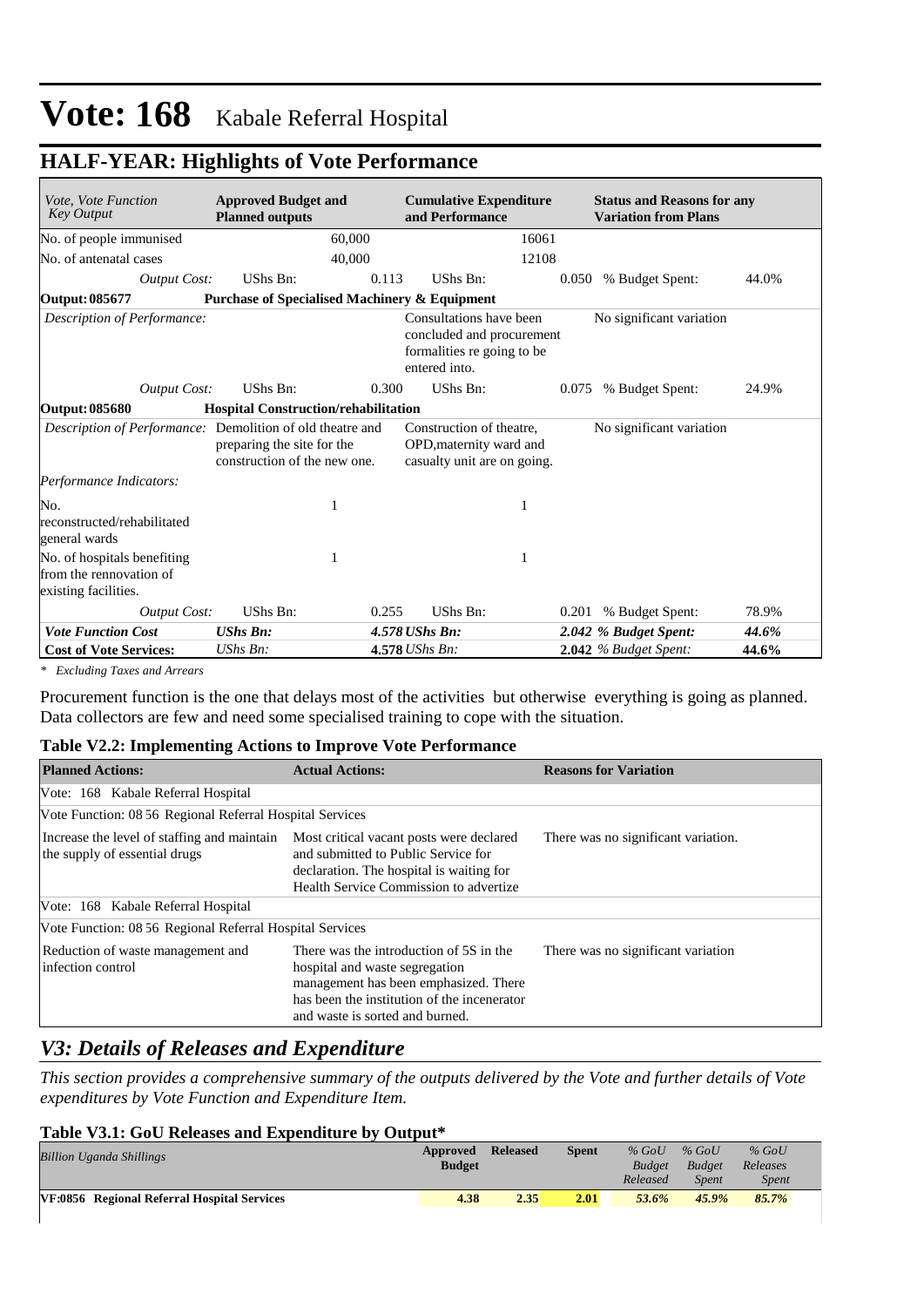# **HALF-YEAR: Highlights of Vote Performance**

| Class: Outputs Provided                                          | 3.68 | 1.84 | 1.69 | 50.0% | $46.0\%$ | 92.1%   |
|------------------------------------------------------------------|------|------|------|-------|----------|---------|
| 085601 Inpatient services                                        | 2.70 | 1.35 | 1.32 | 50.0% | 48.9%    | 98.0%   |
| 085602 Outpatient services                                       | 0.13 | 0.06 | 0.05 | 50.6% | 41.6%    | 82.3%   |
| 085603 Medicines and health supplies procured and dispensed      | 0.01 | 0.01 | 0.01 | 47.1% | 46.1%    | 97.9%   |
| 085604 Diagnostic services                                       | 0.04 | 0.02 | 0.02 | 52.0% | 34.4%    | 66.2%   |
| 085605 Hospital Management and support services                  | 0.64 | 0.32 | 0.23 | 49.4% | 36.1%    | 73.0%   |
| 085606 Prevention and rehabilitation services                    | 0.11 | 0.06 | 0.05 | 51.9% | 44.0%    | 84.9%   |
| 085607 Immunisation Services                                     | 0.04 | 0.02 | 0.02 | 51.1% | $40.1\%$ | 78.4%   |
| Class: Capital Purchases                                         | 0.70 | 0.51 | 0.32 | 72.8% | 45.5%    | 62.6%   |
| 085676 Purchase of Office and ICT Equipment, including Software  | 0.06 | 0.05 | 0.01 | 78.9% | 21.1%    | 26.8%   |
| 085677 Purchase of Specialised Machinery & Equipment             | 0.30 | 0.18 | 0.07 | 61.4% | 24.9%    | 40.6%   |
| 085678 Purchase of Office and Residential Furniture and Fittings | 0.08 | 0.06 | 0.03 | 75.0% | 36.3%    | 48.4%   |
| 085680 Hospital Construction/rehabilitation                      | 0.26 | 0.21 | 0.20 | 83.8% | 78.9%    | 94.1%   |
| 085699 Arrears                                                   | 0.00 | 0.00 | 0.00 | N/A   | N/A      | $0.0\%$ |
| <b>Total For Vote</b>                                            | 4.38 | 2.35 | 2.01 | 53.6% | 45.9%    | 85.7%   |

*\* Excluding Taxes and Arrears*

### **Table V3.2: 2014/15 GoU Expenditure by Item**

| <b>Billion Uganda Shillings</b>                         | <b>Approved</b><br><b>Budget</b> | <b>Releases</b> | <b>Expend-</b><br>iture | % Budged<br><b>Released</b> | % Budget<br><b>Spent</b> | %Releases<br><b>Spent</b> |
|---------------------------------------------------------|----------------------------------|-----------------|-------------------------|-----------------------------|--------------------------|---------------------------|
| <b>Output Class: Outputs Provided</b>                   | 3.68                             | 1.84            | 1.69                    | 50.0%                       | 46.0%                    | 92.1%                     |
| 211101 General Staff Salaries                           | 2.39                             | 1.19            | 1.19                    | 50.0%                       | 50.0%                    | 100.0%                    |
| 211103 Allowances                                       | 0.11                             | 0.06            | 0.05                    | 50.0%                       | 44.0%                    | 88.0%                     |
| 213001 Medical expenses (To employees)                  | 0.01                             | 0.00            | 0.00                    | 50.0%                       | 41.0%                    | 81.9%                     |
| 213002 Incapacity, death benefits and funeral expenses  | 0.01                             | 0.00            | 0.00                    | 50.0%                       | 23.4%                    | 46.7%                     |
| 221001 Advertising and Public Relations                 | 0.01                             | 0.00            | 0.00                    | 50.0%                       | 24.3%                    | 48.7%                     |
| 221002 Workshops and Seminars                           | 0.03                             | 0.02            | 0.01                    | 50.0%                       | 25.1%                    | 50.3%                     |
| 221003 Staff Training                                   | 0.02                             | 0.01            | 0.01                    | 50.0%                       | 48.2%                    | 96.5%                     |
| 221007 Books, Periodicals & Newspapers                  | 0.00                             | 0.00            | 0.00                    | 50.0%                       | 40.6%                    | 81.3%                     |
| 221008 Computer supplies and Information Technology (IT | 0.01                             | 0.00            | 0.00                    | 50.0%                       | 32.9%                    | 65.8%                     |
| 221009 Welfare and Entertainment                        | 0.01                             | 0.01            | 0.00                    | 50.0%                       | 41.4%                    | 82.8%                     |
| 221010 Special Meals and Drinks                         | 0.15                             | 0.08            | 0.05                    | 50.0%                       | 34.6%                    | 69.2%                     |
| 221011 Printing, Stationery, Photocopying and Binding   | 0.03                             | 0.01            | 0.01                    | 50.0%                       | 45.5%                    | 91.0%                     |
| 221012 Small Office Equipment                           | 0.01                             | 0.01            | 0.00                    | 50.0%                       | 46.6%                    | 93.2%                     |
| 221014 Bank Charges and other Bank related costs        | 0.01                             | 0.00            | 0.00                    | 50.0%                       | 17.9%                    | 35.8%                     |
| 222001 Telecommunications                               | 0.01                             | 0.00            | 0.00                    | 50.0%                       | 44.5%                    | 89.1%                     |
| 222002 Postage and Courier                              | 0.00                             | 0.00            | 0.00                    | 50.0%                       | 71.9%                    | 143.8%                    |
| 223001 Property Expenses                                | 0.00                             | 0.00            | 0.00                    | 50.0%                       | 19.1%                    | 38.1%                     |
| 223003 Rent – (Produced Assets) to private entities     | 0.00                             | 0.00            | 0.00                    | 50.0%                       | 24.9%                    | 49.8%                     |
| 223004 Guard and Security services                      | 0.01                             | 0.01            | 0.01                    | 50.0%                       | 46.2%                    | 92.3%                     |
| 223005 Electricity                                      | 0.11                             | 0.05            | 0.03                    | 50.0%                       | 32.1%                    | 64.1%                     |
| 223006 Water                                            | 0.04                             | 0.02            | 0.02                    | 50.0%                       | 38.2%                    | 76.3%                     |
| 223007 Other Utilities- (fuel, gas, firewood, charcoal) | 0.00                             | 0.00            | 0.00                    | 50.0%                       | 98.2%                    | 196.5%                    |
| 223901 Rent – (Produced Assets) to other govt. units    | 0.00                             | 0.00            | 0.00                    | 50.0%                       | 42.9%                    | 85.8%                     |
| 224004 Cleaning and Sanitation                          | 0.04                             | 0.02            | 0.01                    | 50.0%                       | 33.9%                    | 67.8%                     |
| 224005 Uniforms, Beddings and Protective Gear           | 0.02                             | 0.01            | 0.01                    | 50.0%                       | 49.9%                    | 99.8%                     |
| 225001 Consultancy Services- Short term                 | 0.03                             | 0.01            | 0.01                    | 50.0%                       | 43.6%                    | 87.2%                     |
| 227001 Travel inland                                    | 0.10                             | 0.05            | 0.04                    | 50.0%                       | 42.5%                    | 84.9%                     |
| 227004 Fuel, Lubricants and Oils                        | 0.18                             | 0.09            | 0.08                    | 50.0%                       | 46.6%                    | 93.3%                     |
| 228001 Maintenance - Civil                              | 0.02                             | 0.01            | 0.01                    | 50.0%                       | 42.6%                    | 85.2%                     |
| 228002 Maintenance - Vehicles                           | 0.11                             | 0.05            | 0.04                    | 50.0%                       | 38.4%                    | 76.9%                     |
| 228003 Maintenance - Machinery, Equipment & Furniture   | 0.21                             | 0.11            | 0.07                    | 49.5%                       | 32.1%                    | 64.7%                     |
| <b>Output Class: Capital Purchases</b>                  | 0.70                             | 0.51            | 0.32                    | 72.7%                       | 45.5%                    | 62.6%                     |
| 231005 Machinery and equipment                          | 0.36                             | 0.24            | 0.09                    | 64.5%                       | 24.2%                    | 37.6%                     |
| 231006 Furniture and fittings (Depreciation)            | 0.08                             | 0.06            | 0.03                    | 75.0%                       | 36.3%                    | 48.4%                     |
| 231007 Other Fixed Assets (Depreciation)                | 0.26                             | 0.21            | 0.20                    | 83.8%                       | 78.9%                    | 94.1%                     |